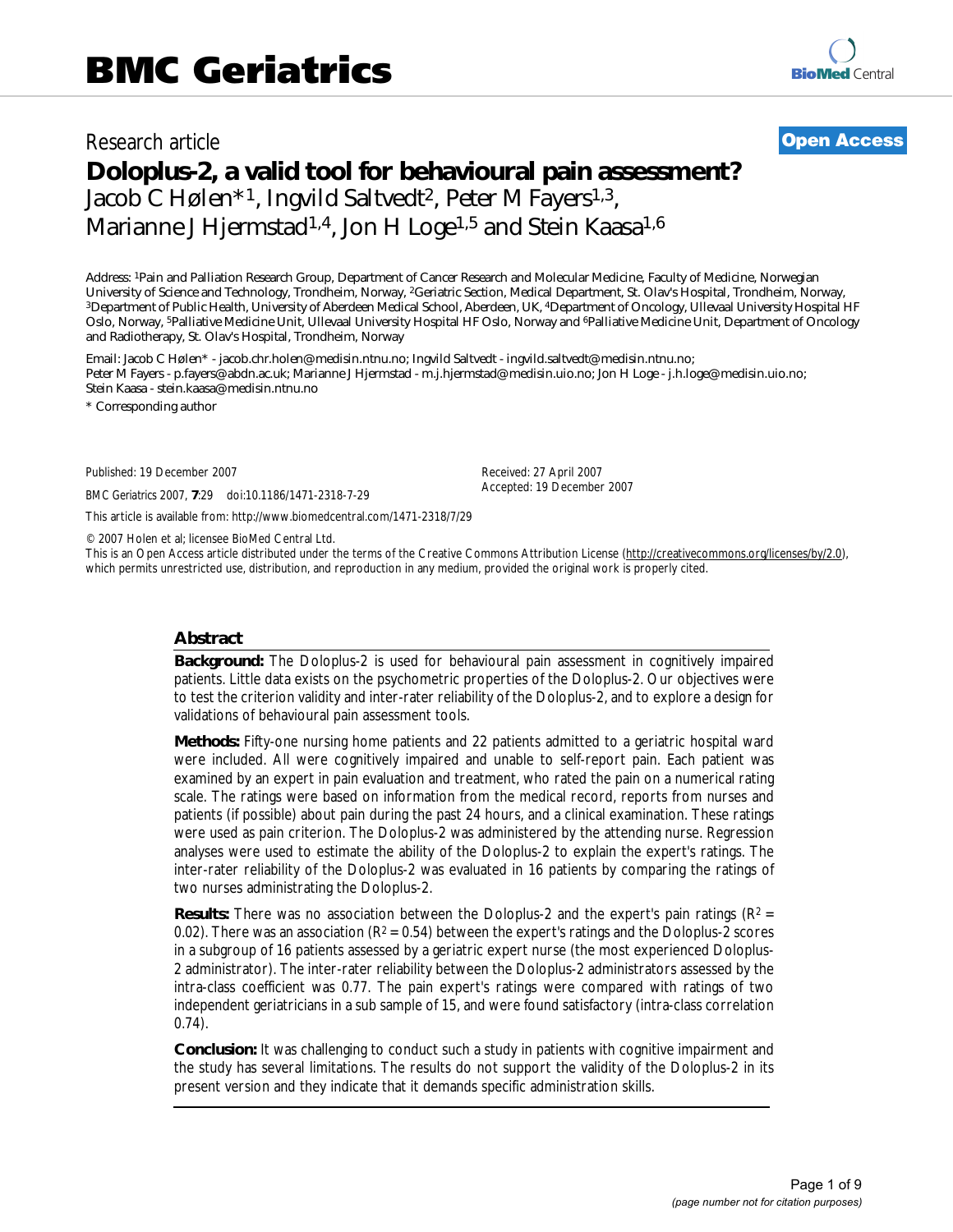# **Background**

Pain is common in elderly institutionalized patients, and prevalence rates ranging from 45% to 84% have been reported [1,2]. Cognitive impairment is also common in the same group, and more than 50% of nursing home residents have been found to be cognitively impaired [3,4]. A recent review reported prevalence rates in palliative care patients ranging from 14% to 44%, rising to 90% prior to death [5].

Proper pain assessment is a prerequisite for optimal pain treatment [6], but pain assessment is challenging in cognitively impaired patients. Pain is therefore often overlooked in these patients [3,7-10], leaving them at risk for sub-optimal pain treatment [7,11,12]. When feasible, selfreport assessment of pain is regarded as the standard method [9,13]. In patients with mild to moderate cognitive impairment, studies have reported completion rates ranging from 47% to 100% for simple self-report tools such as numerical rating scales and verbal rating scales [3,10]. Ratings of present pain intensity have the highest completion rates, while self-report of other pain dimensions, like location, interference and temporal patterns, is more challenging [10].

Cognitive impairment can make self-report tools for pain assessment invalid and consequently limits their usefulness. Observational assessment of behaviour is an alternative. While self-report tools primarily assess communicative pain behaviours that are under the subject's control, observational tools assess behaviours that are more unconscious or automatic [14]. Behavioural assessment tools are therefore appropriate in subjects with impaired higher mental processes. However, thoroughly validated tools for behavioural assessment are scarce [10,15], and several reviewers have noted the lack of validation of the tools for behavioural pain ratings in the cognitively impaired [2,7,10,15-17]. Although data are limited, a recent review rated the psychometric aspects of 12 behavioural assessment tools according to several quality judgement criteria. Five tools (in English versions) received a satisfactory evaluation of validity and reliability [17]: the Abbey Scale [18], the Pain Assessment for the Dementing Elderly (PADE) [19], the Pain Assessment in Advanced Dementia Scale (PAINAD) [20], the Pain Assessment Checklist for Seniors With Limited Ability to Communicate (PACSLAC) [21], and the Doloplus-2 [22]. The review concluded by recommending the PACSLAC and the Doloplus-2, stating that they seem promising but required further testing [17].

The Doloplus, launched by Bernard Wary in 1992/93, was originally a 15-item clinical tool for proxy rating of pain in elderly patients with cognitive failure [22,23]. It was based on a tool for behavioural assessment of pain in children with neoplastic disease (Douleur Enfant Gustave Roussy scale) [22,23]. In 1995, the Doloplus was refined by a French/Swiss network of geriatricians, resulting in the present ten-item version (Doloplus-2 [22]). A Doloplus-2 assessment is performed by a proxy-rater who observes the subject and evaluates the presence of ten pain-related behaviours from 0 to 3 – representing increasing presence of the behaviour [22,24]. These include: verbal complaints, facial expressions, protective body postures, protection of sore areas, disturbed sleep, functional impairment in activities of daily living (washing and dressing, and general mobility), psychosocial reactions such as behavioural problems, and changes in communication or social life. Authors of the Doloplus-2 suggest a cut-off score of 5 out of 30, representing possible pain being present [22,23], but this has not been empirically validated.

Despite a shortage of validation studies published in international journals and despite a call for thorough validation [25], including information on inter-rater reliability [17], the French version of the Doloplus-2 is in widespread clinical use in France and Switzerland [23]. This prompted us to undertake a Norwegian pilot validation study in 2004, in which we evaluated 59 patients who were institutionalized in nursing home units for the demented [24]. While well established protocols are available for the validation of self-report based assessment tools there is no consensus on how to validate tools for observational assessment. The objective of this pilot study was to translate the Doloplus-2 from French into Norwegian, to test the translation, explore the user-experiences, and evaluate the criterion validity of the Doloplus-2. The aim was to test the Doloplus-2 in patients who were unable to self-report and therefore we compared nurses' Doloplus-2 scores to pain scores (pain criterion) given by pain experts who examined these patients  $(R^2 = 62\%)$ . The results demonstrated satisfactory criterion validity in some domains. The Doloplus-2 item for *facial expressions* was the most informative, while the item for *social life* contributed least. All the three items forming the psychosocial domain (Communication, Social life, and Behavioural problems) were reported as problematic to conceptualize and contributed marginally to explain the expert pain score [24]. These results were supported by a recent study that evaluated the psychometric properties of the Doloplus-2, and two other tools for behavioural pain assessment, by comparing observer based pain scores from two independent raters [26]. This study found low congruent validity in the Doloplus-2, it questioned the validity of the psychosocial domain, and its clinical usefulness was evaluated as moderate by the participating nurses. The authors acknowledged that the study design was less adequate for exploring the psychometric properties of the Dololplus-2 compared to the other tools and they requested more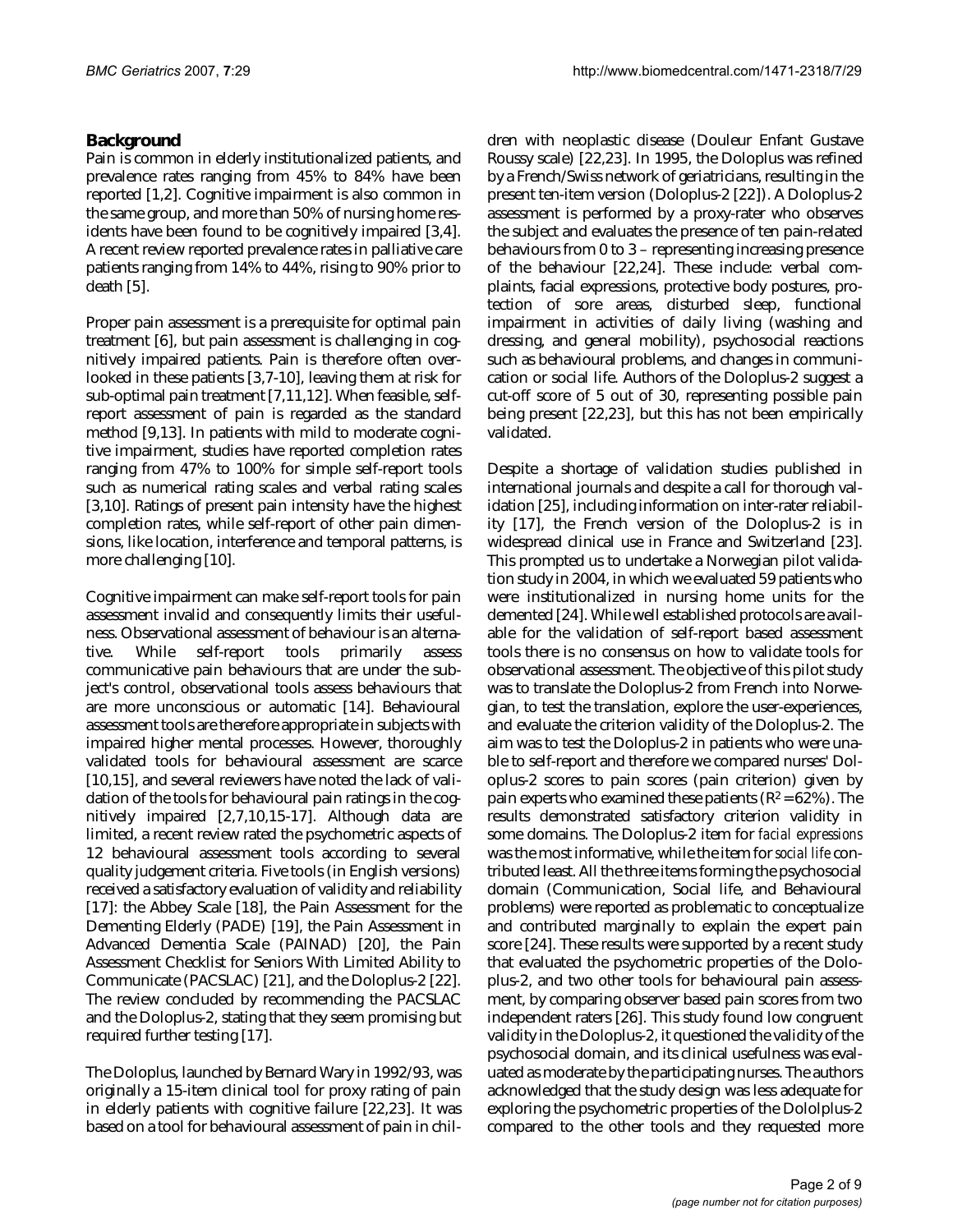studies on the validity and intra- and inter-reliability of the Doloplus-2 [26].

Based on the previous results and our experiences with the use of a pain expert as a criterion for pain, a new study was launched in order to further study the psychometric performance of the Doloplus-2. The objectives of the present study were to:

1. Assess the criterion validity of the Doloplus-2 in patients who are unable to self-report pain due to cognitive failure.

2. Test the inter-rater reliability of a pain expert's ratings (used as criterion).

3. Evaluate the inter-rater reliability of the Doloplus-2 by comparing the results from different and independent administrators.

## **Methods**

#### *Subjects*

The subjects were a convenience sample of 73 consecutively recruited patients from two nursing homes  $(N = 51)$ and from the Section of Geriatrics at St. Olav's University Hospital  $(N = 22)$  in Trondheim, Norway. As previous publications had demonstrated pain to be prevalent in regular nursing homes and in geriatric hospital units [3,27], these were approached under the assumption that painful somatic conditions would be prevalent. The patients should be unable to self-report pain due to cognitive impairment based upon the nurses' clinical evaluation of the patients. Pain was defined as and limited to somatic pain, i.e. a symptom generally relieved by analgesics, and consequently excluding what the pain expert interpreted as existential pain.

#### *Baseline characteristics*

Cognitive function was assessed by the Mini Mental State Examination (MMSE) [28,29] administered by either a ward nurse or a medical student. The MMSE rates the level of cognitive function on a scale from 0–30. Patients with scores from 30-21 are regarded as normal to mildly cognitively impaired, scores from 20-11 denote moderate cognitive impairment, and patients scoring 10-0 are severely cognitively impaired [30]. The MMSE was performed within the same week as the main data collection. At one nursing home ward the MMSE was performed within a month  $(N = 10)$ . Due to the patients' stabile conditions this was regarded as appropriate. Ability to perform activities of daily living (ADL) was evaluated by a nurse familiar with the patient, using the Barthel Index [31]. This tool describes the ability to perform ADL on a scale from 0–20. Barthel index scores from 20-15 indicate independence to mildly disabled ADL function, 14-10 indicate moderate

disability, while a score of 9-0 indicate that the patient is severely to very severely disabled [32]. The Barthel Index was completed within a week of the Doloplus-2. The MMSE and Barthel Index measures were used to provide a baseline characteristic of the patients' status. Information regarding patients' use of analgesics was not recorded. Because our aim was to test if the Doloplus-2 could assess pain in those who experienced pain, it was not regarded necessary to know if a low level of pain behaviours were caused by adequate treatment or lack of pain.

#### *Criterion validity of the Doloplus-2*

The Doloplus-2 [22,24] is composed of ten items distributed on three domains: somatic, psychomotor and psychosocial. The somatic domain has five items, while the psychomotor and psychosocial domains have two and three items, respectively. Each item has four response alternatives, and is scored 0 for normal behaviour, through to 3 for high levels of pain-related behaviour. Thus the total Doloplus-2 score ranges from 0–30.

The Doloplus-2 was administered by trained enrolled nurses, or registered nurses who were familiar with the patient. The attending daytime nurse completed the Doloplus-2 registration after consulting with the other personnel who had been involved with the patient during the past 24 hour period. Pain in the Doloplus-2 was registered according to the instructions for Doloplus-2 and recorded once for each patient, usually between noon and 3 p.m. [22].

In line with psychiatric methods for observational assessment and diagnoses in cases where an objective measure is inaccessible a clinical expert statement was used as the criterion for pain [33-35]. A pain specialist nurse (pain expert) from the National Centre of Expertise for Pain and Complex Disorders at St. Olav's University Hospital of Trondheim made a single evaluation of each patient's pain level on an eleven point Numerical Rating Scale (NRS-11) from zero (no pain) to ten (worst imaginable pain). Each patient was ascribed two pain intensity scores, one for pain in movement and one for pain at rest. These scores were used as the pain criterion. The pain evaluation was performed the same day as the Doloplus-2 assessment, usually between noon and 4 p.m. The expert's evaluation made use of information from the medical record, reports from nurses and patients (if possible) about pain during the past 24 hours, and a clinical examination. The clinical examination comprised observation of the patient during rest and activity, and examination of common trigger points for pain. Both the expert's pain score and the nurses' Doloplus-2 scores were based upon the same time interval and all assessors had access to information about the patient's medical condition during the past 24 hours.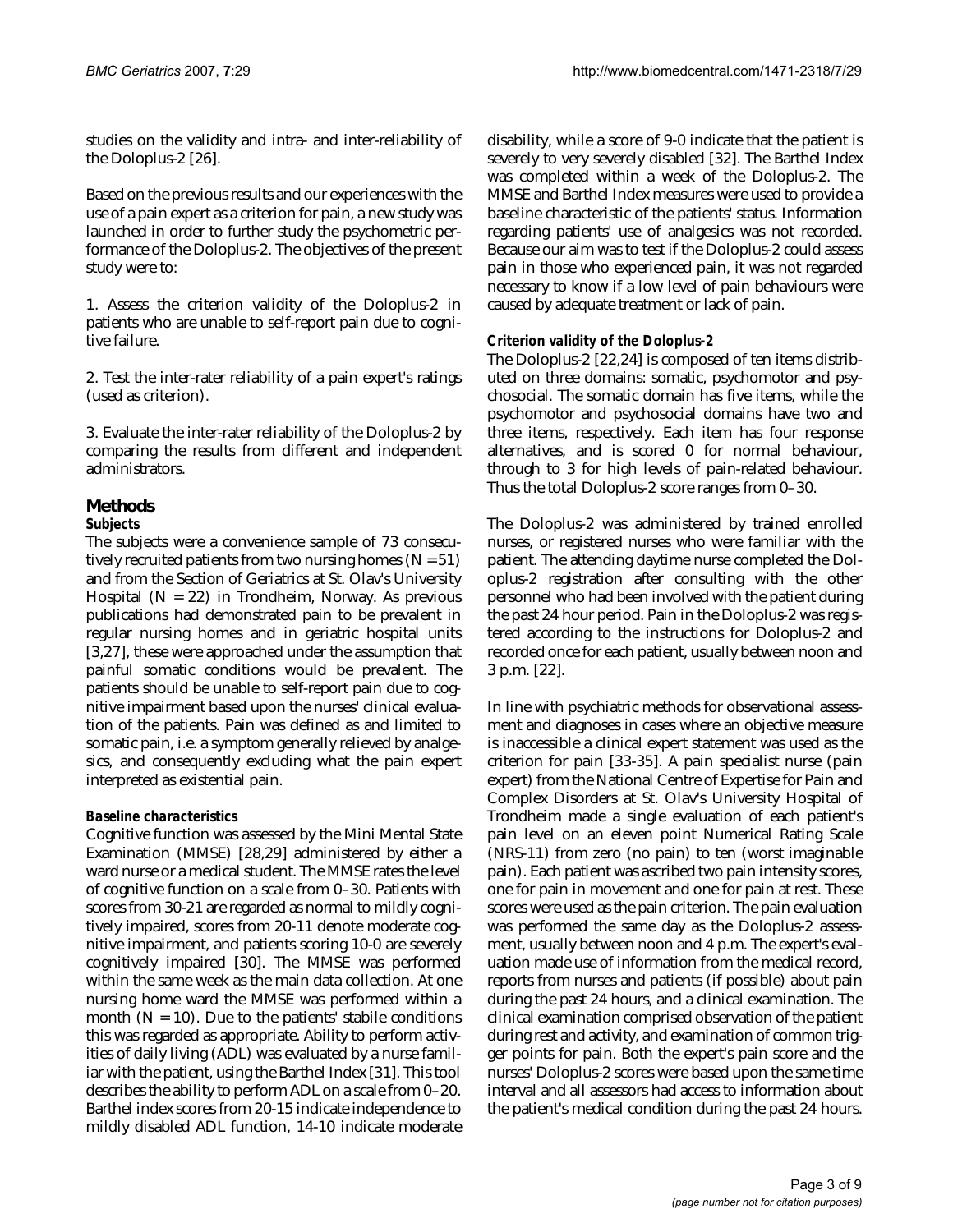The expert was blinded from the Doloplus-2 administrators' assessment, and vice versa.

As a validation of the evaluations performed by the pain expert, two geriatricians with expertise in pain presentation in demented patients observed the pain expert while he evaluated 15 consecutive patients. Without discussing the patients with the pain expert, the two geriatricians independently rated the patients' pain using NRS-11. Their ratings were later examined for degree of association with the expert's ratings.

# *Inter-rater reliability*

Inter-rater reliability of the Doloplus-2 was assessed in 16 patients consecutively included at the Section of Geriatrics at St Olav's University Hospital. A geriatric specialist nurse (GN) and an enrolled nurse evaluated each patient at the same day and blinded from each other. The GN assessed all patients, while a team of six different enrolled nurses made the second assessment.

See Figure 1 for overview of the study procedure.

# *Analyses*

Univariate regression analyses were performed in order to analyse how well the Doloplus-2 predicted the expert pain score (R-squared), and to analyse the contributions of each of the ten items. Since the Doloplus-2 score maximizes pain by adding the scores of all items, we chose to compare with the highest of the pain expert's scores. The pain-in-movement score was higher than the pain-at-rest score in all patients and consequently used as the pain criterion.

Association between the expert's pain ratings and the two geriatricians' ratings and the inter-rater reliability of the Doloplus-2 were evaluated with intra-class correlation coefficients. All analyses were performed by the SPSS statistical software version 13.0 (SPSS Inc., Chicago, USA).

## *Ethics*

The Regional Committee for Medical Research Ethics approved the study. As recommended by the committee, written informed consent was not obtained from the patients due to their cognitive impairment. Instead, the patient's nearest relative was informed, both in writing and orally, and asked to give consent. Eligible patients were informed orally and asked if they would participate before the administration of the MMSE and the pain expert evaluation. Patients were not to be included if they or their relative declined participation, but no one did.

The constructors of the Doloplus-2 have approved our use of the tool.

# **Results**

# *Baseline characteristics*

Seventy-three patients were approached and all were included. The mean age of the sample was 84 years (Table 1), and 74% were female. The median MMSE score was 10 (Table 1). Two subjects died before the MMSE assessment, and seven were not assessed as they moved to another nursing home before the MMSE assessment. These patients were included in the pain analyses, but excluded from the MMSE calculations. The Barthel Index scores had a median value of 9 (Table 1).



## Figure 1

**Study procedure**. \*Performed the same day, usually performed between noon – 3 p.m. \*\*The MMSE and Barthel were performed within the same week as the pain assessments except from ten MMSE that was performed within a month.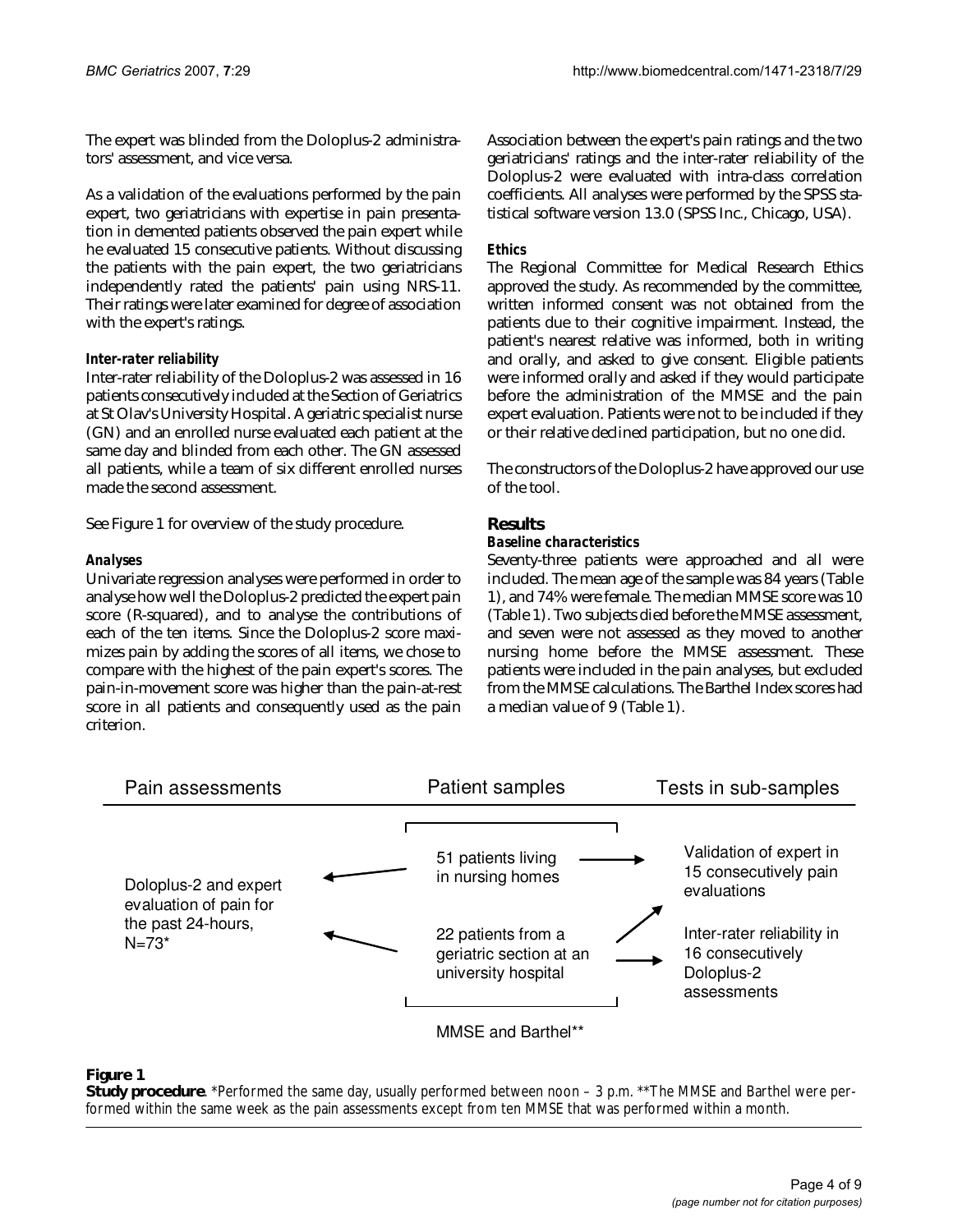| Age (mean 84)                            |               | Numbers $(N = 73)$ |
|------------------------------------------|---------------|--------------------|
|                                          | $69-79$ years | 19 (26%)           |
|                                          | 80-90 years   | 37 (51%)           |
|                                          | > 90 years    | 17 (23%)           |
| MMSE-Score (median 10)*                  |               |                    |
| Severely cognitively<br>impaired (CI)    | $0 - 10$      | 32 (50%)           |
| Moderately CI                            | $11 - 20$     | 23 (36%)           |
| Mildly CI to normal                      | $21 - 30$     | 9(14%)             |
| Barthel Index-Score (median 9)           |               |                    |
| Very severely to<br>severely disabled    | $0 - 9$       | 41 (56%)           |
| Moderately disabled                      | $10 - 14$     | 18 (25%)           |
| Mildly disabled to<br>independent in ADL | $15 - 20$     | 14 (19%)           |

#### **Table 1: Distribution frequencies of background variables**

#### *Validity of the Doloplus-2* The expert rated seven patients  $\geq 4$  for pain-in-movement (moderate-to-severe pain), 40 were rated 1–3, and 26 were rated as without pain. In all patients, the pain-inmovement score was equal to or higher than the pain-atrest score. The association between the pain expert's ratings and the two geriatricians' ratings  $(N = 15)$  was estimated with an intra-class correlation of 0.74 with a 95% confidence interval from 0.5 to 0.89.

The mean Doloplus-2 score was  $7.47$  (SD =  $5.08$ ) with a range from 0–22. Five patients received a Doloplus-2 score of zero. Among these, three were also rated with no pain by the expert, while the other two received a score of zero at rest and two in movement.

The regression analysis of the Doloplus-2 scores against the expert scores produced an  $\mathbb{R}^2$  of 0.023, implying poor criterion validity of the Doloplus-2 in this data set (Figure 2).

To explore the data more closely we analysed each study site separately. No significant results were obtained while looking at the complete data from the three sites; however, association was found between the pain expert and the geriatric expert nurse (GN) who administered the Doloplus-2 in 16 patients in the Section of Geriatrics, with an  $R^2$  of 0.54.

Univariate regression analyses of the different Doloplus-2 items (full sample) showed small but significant relationships between the Doloplus-2 item for *protective body pos-* *tures at rest and the expert's pain-in-movement score*  $(R^2 =$ 0.12, p = 0.003) and for the Doloplus-2 item *pain complaints* and the expert's pain-at-rest score ( $\mathbb{R}^2 = 0.13$ ,  $p =$ 0.002).

#### *Inter-rater reliability*

The intra-class correlation for inter-rater reliability of the Doloplus-2 administrators was 0.77, with a 95% confidence interval of 0.47 – 0.92.

## **Discussion**

Herr *et al*. (2004) called for extensive testing of the Doloplus-2 to provide sufficient details on which to base sound judgment of the tool, and a recent review questioned both the specificity of the Doloplus-2 and the nurses' competence for scoring and interpreting the results [17]. The present study failed to confirm a valid relationship between the expert's ratings of pain and the Doloplus-2 scores in a sample of 73 cognitively impaired patients, even though the inter-rater reliability of the Doloplus-2 seemed to be satisfactory. These results differ from those of our previous pilot validation study [24], in which acceptable criterion validity was demonstrated when comparing Doloplus-2 against expert ratings.

We acknowledge several limitations in the present study. The samples sizes were small as indicated by the confidence intervals for the inter-rater analyses and the majority of the subjects were female (74%). Use of analgesics was not recorded. Analgesic efficacy might fluctuate throughout the day and information on the use of analgesics could have provided valuable baseline information. However, since all patients were evaluated on the basis of the full 24-hour period any potential bias from analgesics should be equivalent in both the expert and in the Doloplus-2 assessments.

The use of a pain expert's rating as a pain criterion is disputable as it may be questioned whether this represents a valid criterion. In line with psychiatric methodology for cases where no obvious gold standard exists, we used an expert-evaluation of the patients as the pain criterion. We tested the expert's performance in a sub-sample  $(N = 15)$ and found satisfactory inter-rater reliability between the expert and the two geriatricians. The low end of the confidence interval for the inter-rater reliability indicates that despite the small sample size of 15 evaluations the agreement is satisfactory.

It is probably an advantage for an expert-rater to know the patients. In the pilot study, the physicians responsible for the patients' treatment acted as the expert [24]. It is possible that the lack of association between Doloplus-2 and the expert's rating in the present study may partly be due to the use of an external pain expert who was unfamiliar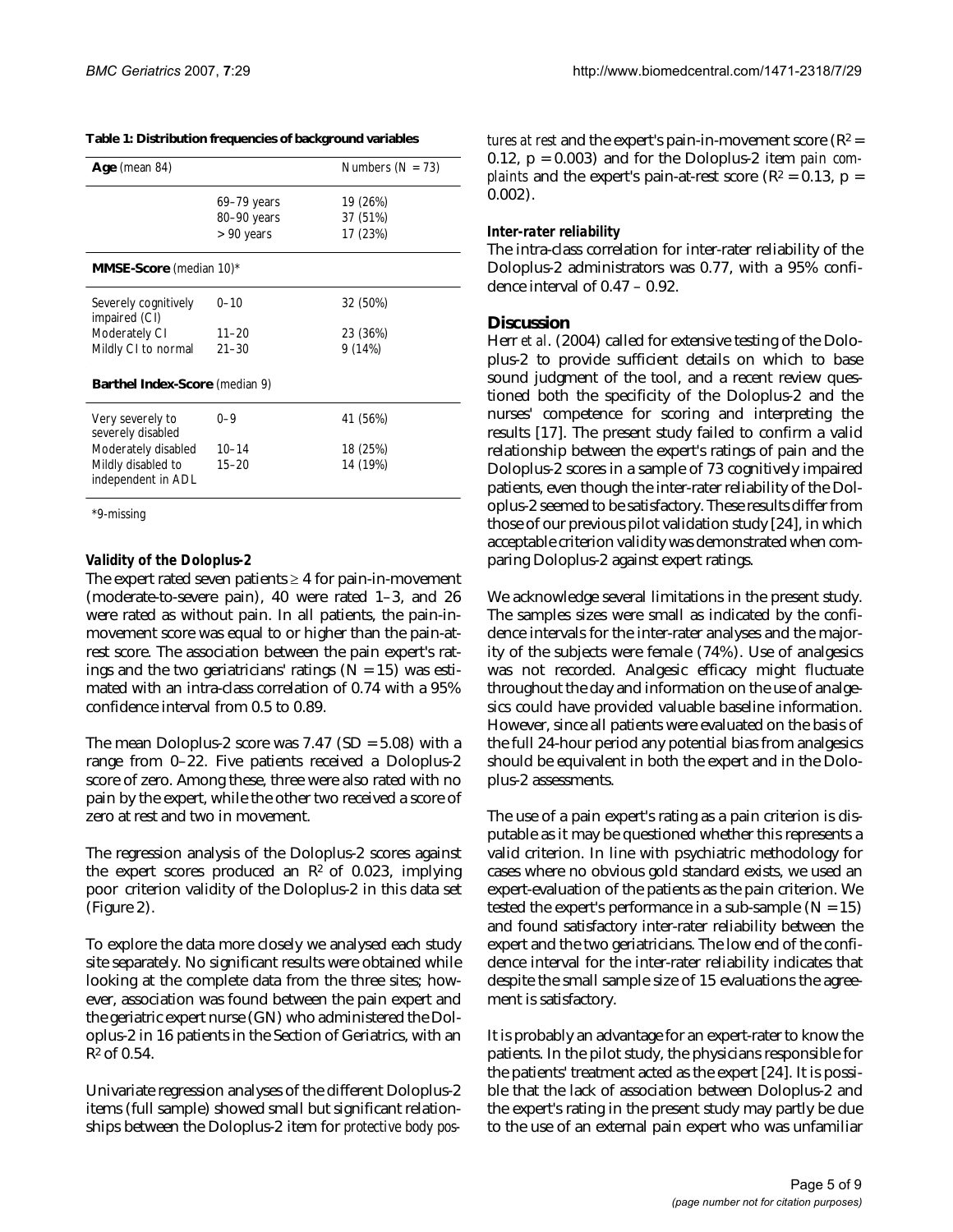

Figure 2 **The relationship between expert ratings and Doloplus-2**. The scatter plot demonstrates the relationship between the expert's pain score (NRS-11) and the Doloplus-2 score (0–30) in all 73 patients.

with the patients instead of one who was familiar with the patients and the staff. The expert evaluated the presence of pain at rest and in movement. The Doloplus-2 does not distinguish between rest and movement, but adds all scores together. We decided to use the higher obtained of the two expert scores. This was without exception the pain-in-movement score. We do not suggest that the Doloplus-2 is designed to measure only pain in movement, but we believe that the expert's pain-in-movement score is the best indicator of pain in these patients.

Five patients were rated with a Doloplus-2 score of zero, as opposed to 26 in the expert's ratings. In order to discuss the discrepancy between Doloplus-2 and expert score, the pain expert, the GN and the Doloplus-2 administrators at one nursing home were consulted. It was impossible to know whether the pain expert identified false negative pain cases or whether the Doloplus-2 identified false positives. A general conclusion was that Doloplus-2 assessment in many of these patients was perceived as difficult. In patients who had high Doloplus-2 scores and low expert scores, clinical examinations revealed that the patients' discomfort seemed frequently related to grief, depression, anxiety and/or agitation rather than to somatic pain. This might suggest that the Doloplus-2 identifies patients with pain who may not have somatic pain (i.e. false positives), on the other side we can not out rule that this is a result from the pain expert underrating pain. The Doloplus-2 administrators were instructed to give positive scores on items only if changes in behaviour were suspected to be pain-related. In practice however, they were not able to evaluate this. As a result, they may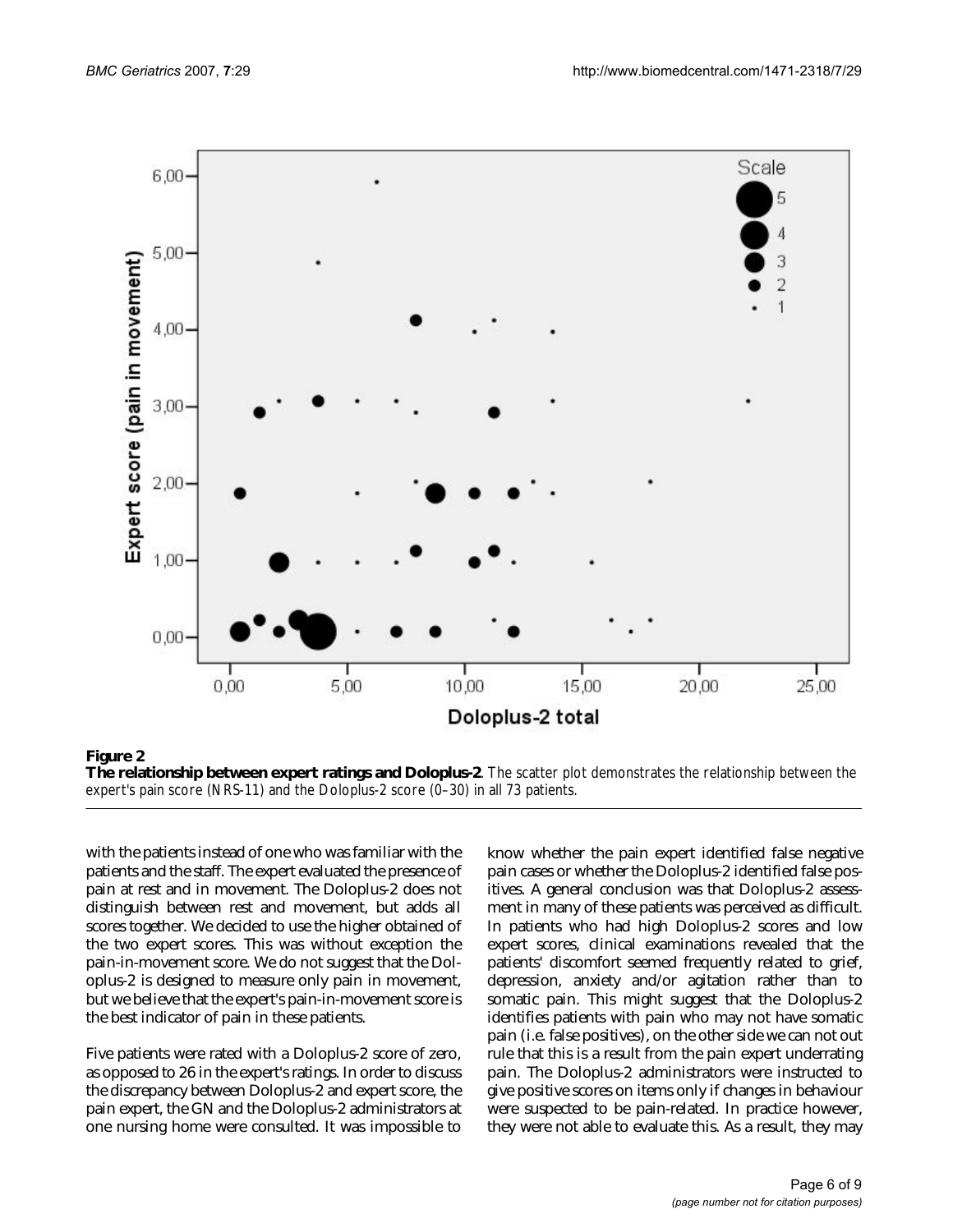have given positive scores on behavioural changes probably related to other causes than pain. This illustrates some well-known difficulties in pain assessment among patients with Behavioural and Psychological Symptoms of Dementia (BPSD) who are not able to describe their problems thoroughly and who may also have atypical symptom presentation [17,36]. The expert performed a comprehensive evaluation of the patient, but his pain ratings focused on what he judged as somatic pain intensity. The Doloplus-2 approaches pain multidimensional and this difference can partly explain some of the disagreement between expert and Doloplus-2. A concern for the validity of the expert judgments could be the use of patient charts information to inform their judgments. Presumably, this would allow access to information about physical pathology. There is only a marginal correlation between physical pathology and self-report of pain in people able to self-report. Inferring pain from this information can be questionable. However, the pain expert has several years experience from work at the National Centre of Expertise for Pain and Complex Disorders at St. Olav's University Hospital of Trondheim. A majority of the patients coming to this clinic has pain that does not have an identifiable basis in physical pathology. In the study design we wanted to give the expert access to all available information to minimize the chances of underestimating pain. He evaluated the different sources of information towards each other and we are confident in that he did not underrate pain due to lack of information on physical pathology in the charts. Instead, it may strengthen the expert evaluation that the expert was informed about the patients' diagnoses of possible painful chronic conditions.

Analyses indicated that competence in geriatrics improved the validity of the Doloplus-2 assessment. The Doloplus-2 scores had higher correlations with the expert's pain ratings in a small sub-group in which the Doloplus-2 was administered by a specialist GN. This finding was in concordance with the pilot study, where the Doloplus-2 administrators had higher skills than the administrators in the present study, as all assessments were made jointly by an enrolled nurse/registered nurse in cooperation with a fully trained final-year medical student [24]. Thus, it may be hypothesized that valid Doloplus-2 administration and interpretation demand training in geriatrics and knowledge of pain presentation in cognitively impaired patients. Analyses of the sub-group with the GN resulted in a similar pattern of items contributing in explaining the expert's pain score to that found in the pilot study [24]. The items for complaints, disturbed sleep, functionality during washing/dressing, and facial expressions explained most of the expert score, while the three psychosocial items explained close to nothing. The Doloplus-2 was originally developed for pain assessment in children and the inclusion of the psychosocial items may come from this origin. Based on results from Zwakhalen et al. (2007) and our two studies we suggest that the psychosocial domain could be removed from the Doloplus-2.

Some of the patients could provide limited information about pain at the moment and this was demonstrated during the expert's clinical examination and during the morning sessions, while the nurses wash and dress the patients, which caused some patients to express pain complaints, which then again lead to positive expert pain score and positive score on the Doloplus-2 item about pain complaints. The subjects' self-report was consequently taken into account when it was available. Future studies could try a simple verbal rating scale for self-report of pain intensity in some patients and use this in a combination with other criterions.

Reports have shown that pain is frequent, under-recognised and under-treated in nursing homes. Therefore we approached patients at regular nursing home units and at a geriatric department in order to include patients with higher levels of pain than in the pilot study [24]. As expected the MMSE scores and the Barthel Index demonstrated that the study population was cognitively impaired and dependent on care. However, unexpectedly it turned out that the sample had lower average levels of pain, as rated by the experts than, the sample in the pilot study. Low levels of pain have surprised other researchers in the field [36]. Thus, the present study also failed to provide data about the performance of Doloplus-2 in patients with severe pain.

To validate a tool is a long process and solid conclusions regarding the validity of the Doloplus-2 cannot be reached on the basis of our two studies. Through our studies we have established some experience in the design of studies for such validations. Future studies should include some patients with known painful diagnoses like patients with post operative hip-fractures. It will also be most valuable to have more than one pain criterion to test for agreement, in those where self-report is invalid. Pain experts could be used to establish a criterion. The use of more than one expert, blinded or unblinded, in each patient will strengthen the study. Test treatment with analgesics in patients with suspected pain and use of other behavioural tools and a verbal rating scale for present pain intensity may be valuable amendments.

The lack of agreement between expert and Doloplus-2 might reflect a common challenge for pain measurement in cognitively impaired by the use of behavioural assessment tools. Other tools recommended for use in these patients Abbey Scale [18], PADE [19], PAINAD [20], and PACSLAC [21] have obvious similarities to the Doloplus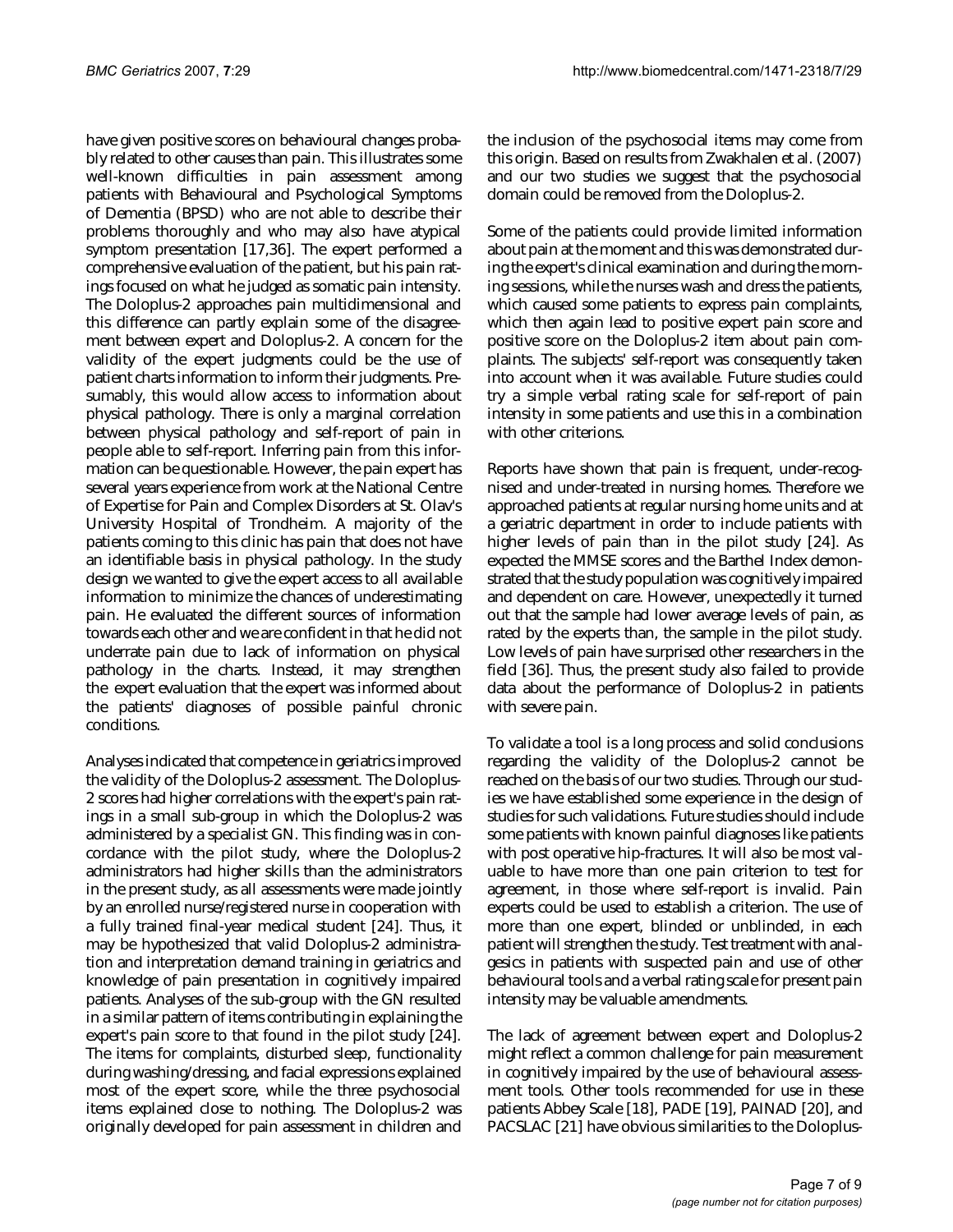2. All tools cover facial expressions, abnormalities in body postures/movements like guarding sore areas, impaired movement and verbal expressions. These tools are constructed for administration by health care providers, but to our knowledge none of them claim any criteria with regard to the administrators' competence. All tools include domains that are not only affected by pain. The inclusion of BPSD increases the pain sensitivity in these tools, but the specificity decreases. The consequence may be that comprehensive training of administrators and high administration skills is needed. The brief Checklist of Nonverbal Pain Indicators (CNPI) [37] is another interesting behavioural pain assessment tool, as it covers those parts of the Doloplus-2 that performed most successfully in our studies, but it needs further validation [17]. The CNPI may be an alternative that should be thoroughly tested before finally judged.

## **Conclusion**

Based on the results from our two studies combined, we recommend the use of more than one pain criterion. Pain experts can be used as one of these, especially in patients that have no or limited ability to self-report. A combination of pain experts, other behavioral pain assessment tools, a verbal rating scale for self-report of present pain intensity and test-treatment with analgesics could constitute a promising pain criterion in future studies. The present study does not support the criterion validity of the Doloplus-2 as a clinical pain assessment tool in its present version. The results indicate that there seems to be a need for systematic training of the administrators before the instrument can be of clinical use.

## **Competing interests**

The author(s) declare that they have no competing interests.

#### **Authors' contributions**

JCH, IS, PMF and SK contributed to the design of this study. JCH and IS organized and performed the data-collection. JCH, PMF and JHL performed the statistical analysis. All authors participated in interpretation of the data, drafting the manuscript and all read and approved the final manuscript.

## **Acknowledgements**

The authors wish to thank Bjørn Hval, RN, Department of Anaesthesiology, St. Olav's Hospital, Trondheim, Norway for his work as the pain expert. We also wish to thank the patients and the staff of Trondheim Hospital and Ilsvika nursing homes, and The Geriatric Ward at St. Olav's University Hospital for their enthusiastic participation, and Elin Einarson RN, Astri Huseby MD, and Silje Songe-Møller medical student, for their invaluable contributions. This work was financed by The Research Council of Norway.

#### **References**

- 1. Manfredi PL, Breuer B, Meier DE, Libow L: **[Pain assessment in eld](http://www.ncbi.nlm.nih.gov/entrez/query.fcgi?cmd=Retrieve&db=PubMed&dopt=Abstract&list_uids=12565188)[erly patients with severe dementia.](http://www.ncbi.nlm.nih.gov/entrez/query.fcgi?cmd=Retrieve&db=PubMed&dopt=Abstract&list_uids=12565188)** *J Pain Symptom Manage* 2003, **25:**48-52.
- 2. Herr K: **[Pain assessment in cognitively impaired older adults.](http://www.ncbi.nlm.nih.gov/entrez/query.fcgi?cmd=Retrieve&db=PubMed&dopt=Abstract&list_uids=12473932)** *Am J Nurs* 2002, **102:**65-67.
- 3. Ferrell BA, Ferrell BR, Rivera L: **[Pain in cognitively impaired](http://www.ncbi.nlm.nih.gov/entrez/query.fcgi?cmd=Retrieve&db=PubMed&dopt=Abstract&list_uids=8594119) [nursing home patients.](http://www.ncbi.nlm.nih.gov/entrez/query.fcgi?cmd=Retrieve&db=PubMed&dopt=Abstract&list_uids=8594119)** *J Pain Symptom Manage* 1995, **10:**591-598.
- 4. Matthews FE, Dening T: **[Prevalence of dementia in institutional](http://www.ncbi.nlm.nih.gov/entrez/query.fcgi?cmd=Retrieve&db=PubMed&dopt=Abstract&list_uids=12133659) [care.](http://www.ncbi.nlm.nih.gov/entrez/query.fcgi?cmd=Retrieve&db=PubMed&dopt=Abstract&list_uids=12133659)** *Lancet* 2002, **360:**225-226.
- 5. Hjermstad M, Loge JH, Kaasa S: **[Methods for assessment of cog](http://www.ncbi.nlm.nih.gov/entrez/query.fcgi?cmd=Retrieve&db=PubMed&dopt=Abstract&list_uids=15453620)[nitive failure and delirium in palliative care patients: implica](http://www.ncbi.nlm.nih.gov/entrez/query.fcgi?cmd=Retrieve&db=PubMed&dopt=Abstract&list_uids=15453620)[tions for practice and research.](http://www.ncbi.nlm.nih.gov/entrez/query.fcgi?cmd=Retrieve&db=PubMed&dopt=Abstract&list_uids=15453620)** *Palliat Med* 2004, **18:**494-506.
- 6. Turk DC, Melzack R: *Handbook of pain assessment* 2nd edition. London, Guilford Press; 2001.
- 7. Cook AK, Niven CA, Downs MG: **[Assessing the pain of people](http://www.ncbi.nlm.nih.gov/entrez/query.fcgi?cmd=Retrieve&db=PubMed&dopt=Abstract&list_uids=10398350) [with cognitive impairment.](http://www.ncbi.nlm.nih.gov/entrez/query.fcgi?cmd=Retrieve&db=PubMed&dopt=Abstract&list_uids=10398350)** *Int J Geriatr Psychiatry* 1999, **14:**421-425.
- 8. Marquie L, Raufaste E, Lauque D, Marine C, Ecoiffier M, Sorum P: **[Pain rating by patients and physicians: evidence of system](http://www.ncbi.nlm.nih.gov/entrez/query.fcgi?cmd=Retrieve&db=PubMed&dopt=Abstract&list_uids=12670671)[atic pain miscalibration.](http://www.ncbi.nlm.nih.gov/entrez/query.fcgi?cmd=Retrieve&db=PubMed&dopt=Abstract&list_uids=12670671)** *Pain* 2003, **102:**289-296.
- 9. Shannon MM, Ryan MA, D'Agostino N, Brescia FJ: **[Assessment of](http://www.ncbi.nlm.nih.gov/entrez/query.fcgi?cmd=Retrieve&db=PubMed&dopt=Abstract&list_uids=7602178) [pain in advanced cancer patients.](http://www.ncbi.nlm.nih.gov/entrez/query.fcgi?cmd=Retrieve&db=PubMed&dopt=Abstract&list_uids=7602178)** *J Pain Symptom Manage* 1995, **10:**274-278.
- 10. Stolee P, Hillier LM, Esbaugh J, Bol N, McKellar L, Gauthier N: **[Instru](http://www.ncbi.nlm.nih.gov/entrez/query.fcgi?cmd=Retrieve&db=PubMed&dopt=Abstract&list_uids=15673359)[ments for the assessment of pain in older persons with cog](http://www.ncbi.nlm.nih.gov/entrez/query.fcgi?cmd=Retrieve&db=PubMed&dopt=Abstract&list_uids=15673359)[nitive impairment.](http://www.ncbi.nlm.nih.gov/entrez/query.fcgi?cmd=Retrieve&db=PubMed&dopt=Abstract&list_uids=15673359)** *J Am Geriatr Soc* 2005, **53:**319-326.
- 11. Horgas AL, Tsai PF: **[Analgesic drug prescription and use in cog](http://www.ncbi.nlm.nih.gov/entrez/query.fcgi?cmd=Retrieve&db=PubMed&dopt=Abstract&list_uids=9683119)[nitively impaired nursing home residents.](http://www.ncbi.nlm.nih.gov/entrez/query.fcgi?cmd=Retrieve&db=PubMed&dopt=Abstract&list_uids=9683119)** *Nurs Res* 1998, **47:**235-242.
- 12. Scherder E, Oosterman J, Swaab D, Herr K, Ooms M, Ribbe M, Sergeant J, Pickering G, Benedetti F: **[Recent developments in pain in](http://www.ncbi.nlm.nih.gov/entrez/query.fcgi?cmd=Retrieve&db=PubMed&dopt=Abstract&list_uids=15731144) [dementia.](http://www.ncbi.nlm.nih.gov/entrez/query.fcgi?cmd=Retrieve&db=PubMed&dopt=Abstract&list_uids=15731144)** *BMJ* 2005, **330:**461-464.
- 13. Jensen MP, Karoly P: **Self-Report Scales and Procedures for Assessing Pain in Adults.** In *Handbook of Pain Assessment Volume 2*. 2nd edition. Edited by: Turk DC and Melzack R. London, Guilford Press; 2001:15-34.
- 14. Hadjistavropoulos T, Craig KD: **A theoretical framework for understanding self-report and observational measures of pain: a communications model.** *Behaviour Research and Therapy* 2002, **40:**551-570.
- 15. Herr K, Decker S, Bjoro K: **State of the Art Review of Tools for Assessment of Pain in Nonverbal Older Adults.** 2005 [\[http://](http://www.cityofhope.org/prc/Review%20of%20Tools%20for%20Pain%20Assessment/Review%20of%20Tools%202004/General%20Information/Project%20Overview.pdf) www.cityofhope.org/prc/ [Review%20of%20Tools%20for%20Pain%20Assessment/](http://www.cityofhope.org/prc/Review%20of%20Tools%20for%20Pain%20Assessment/Review%20of%20Tools%202004/General%20Information/Project%20Overview.pdf) Review%20of%20Tools%202004/General%20Information/ [Project%20Overview.pdf\]](http://www.cityofhope.org/prc/Review%20of%20Tools%20for%20Pain%20Assessment/Review%20of%20Tools%202004/General%20Information/Project%20Overview.pdf). The University of Iowa
- 16. Rodriguez CS: **[Pain measurement in the elderly: a review.](http://www.ncbi.nlm.nih.gov/entrez/query.fcgi?cmd=Retrieve&db=PubMed&dopt=Abstract&list_uids=11706769)** *Pain Manag Nurs* 2001, **2:**38-46.
- 17. Zwakhalen SM, Hamers JP, Huijer Abu-Saad H, Berger MP: **[Pain in](http://www.ncbi.nlm.nih.gov/entrez/query.fcgi?cmd=Retrieve&db=PubMed&dopt=Abstract&list_uids=16441889) [elderly people with severe dementia: A systematic review of](http://www.ncbi.nlm.nih.gov/entrez/query.fcgi?cmd=Retrieve&db=PubMed&dopt=Abstract&list_uids=16441889) [behavioural pain assessment tools.](http://www.ncbi.nlm.nih.gov/entrez/query.fcgi?cmd=Retrieve&db=PubMed&dopt=Abstract&list_uids=16441889)** *BMC Geriatr* 2006, **6:**3.
- Abbey J, Piller N, De BA, Esterman A, Parker D, Giles L, Lowcay B: **[The Abbey pain scale: a 1-minute numerical indicator for](http://www.ncbi.nlm.nih.gov/entrez/query.fcgi?cmd=Retrieve&db=PubMed&dopt=Abstract&list_uids=14966439) [people with end-stage dementia.](http://www.ncbi.nlm.nih.gov/entrez/query.fcgi?cmd=Retrieve&db=PubMed&dopt=Abstract&list_uids=14966439)** *Int J Palliat Nurs* 2004, **10:**6-13.
- 19. Villanueva MR, Smith TL, Erickson JS, Lee AC, Singer CM: **[Pain](http://www.ncbi.nlm.nih.gov/entrez/query.fcgi?cmd=Retrieve&db=PubMed&dopt=Abstract&list_uids=12807590) [Assessment for the Dementing Elderly \(PADE\): reliability](http://www.ncbi.nlm.nih.gov/entrez/query.fcgi?cmd=Retrieve&db=PubMed&dopt=Abstract&list_uids=12807590) [and validity of a new measure.](http://www.ncbi.nlm.nih.gov/entrez/query.fcgi?cmd=Retrieve&db=PubMed&dopt=Abstract&list_uids=12807590)** *J Am Med Dir Assoc* 2003, **4:**1-8.
- 20. Warden V, Hurley AC, Volicer L: **[Development and psychomet](http://www.ncbi.nlm.nih.gov/entrez/query.fcgi?cmd=Retrieve&db=PubMed&dopt=Abstract&list_uids=12807591)[ric evaluation of the Pain Assessment in Advanced Dementia](http://www.ncbi.nlm.nih.gov/entrez/query.fcgi?cmd=Retrieve&db=PubMed&dopt=Abstract&list_uids=12807591) [\(PAINAD\) scale.](http://www.ncbi.nlm.nih.gov/entrez/query.fcgi?cmd=Retrieve&db=PubMed&dopt=Abstract&list_uids=12807591)** *J Am Med Dir Assoc* 2003, **4:**9-15.
- 21. Fuchs-Lacelle S, Hadjistavropoulos T: **[Development and prelimi](http://www.ncbi.nlm.nih.gov/entrez/query.fcgi?cmd=Retrieve&db=PubMed&dopt=Abstract&list_uids=14999652)[nary validation of the pain assessment checklist for seniors](http://www.ncbi.nlm.nih.gov/entrez/query.fcgi?cmd=Retrieve&db=PubMed&dopt=Abstract&list_uids=14999652) [with limited ability to communicate \(PACSLAC\).](http://www.ncbi.nlm.nih.gov/entrez/query.fcgi?cmd=Retrieve&db=PubMed&dopt=Abstract&list_uids=14999652)** *Pain Manag Nurs* 2004, **5:**37-49.
- 22. Lefebvre-Chapiro S: **The DOLOPLUS 2 scale evaluating pain in the elderly.** *European Journal Of Palliative Care* 2001, **8:**191-194.
- 23. Doloplus C: **The Doloplus web-site.** 2006 [[http://www.dolo](http://www.doloplus.com/versiongb/index.htm) [plus.com/versiongb/index.htm\]](http://www.doloplus.com/versiongb/index.htm).
- 24. Hølen JC, Saltvedt I, Fayers PM, Bjornnes M, Stenseth G, Hval B, Filbet M, Loge JH, Kaasa S: **[The Norwegian doloplus-2, a tool for](http://www.ncbi.nlm.nih.gov/entrez/query.fcgi?cmd=Retrieve&db=PubMed&dopt=Abstract&list_uids=16111065) [behavioural pain assessment: translation and pilot-validation](http://www.ncbi.nlm.nih.gov/entrez/query.fcgi?cmd=Retrieve&db=PubMed&dopt=Abstract&list_uids=16111065) [in nursing home patients with cognitive impairment.](http://www.ncbi.nlm.nih.gov/entrez/query.fcgi?cmd=Retrieve&db=PubMed&dopt=Abstract&list_uids=16111065)** *Palliat Med* 2005, **19:**411-417.